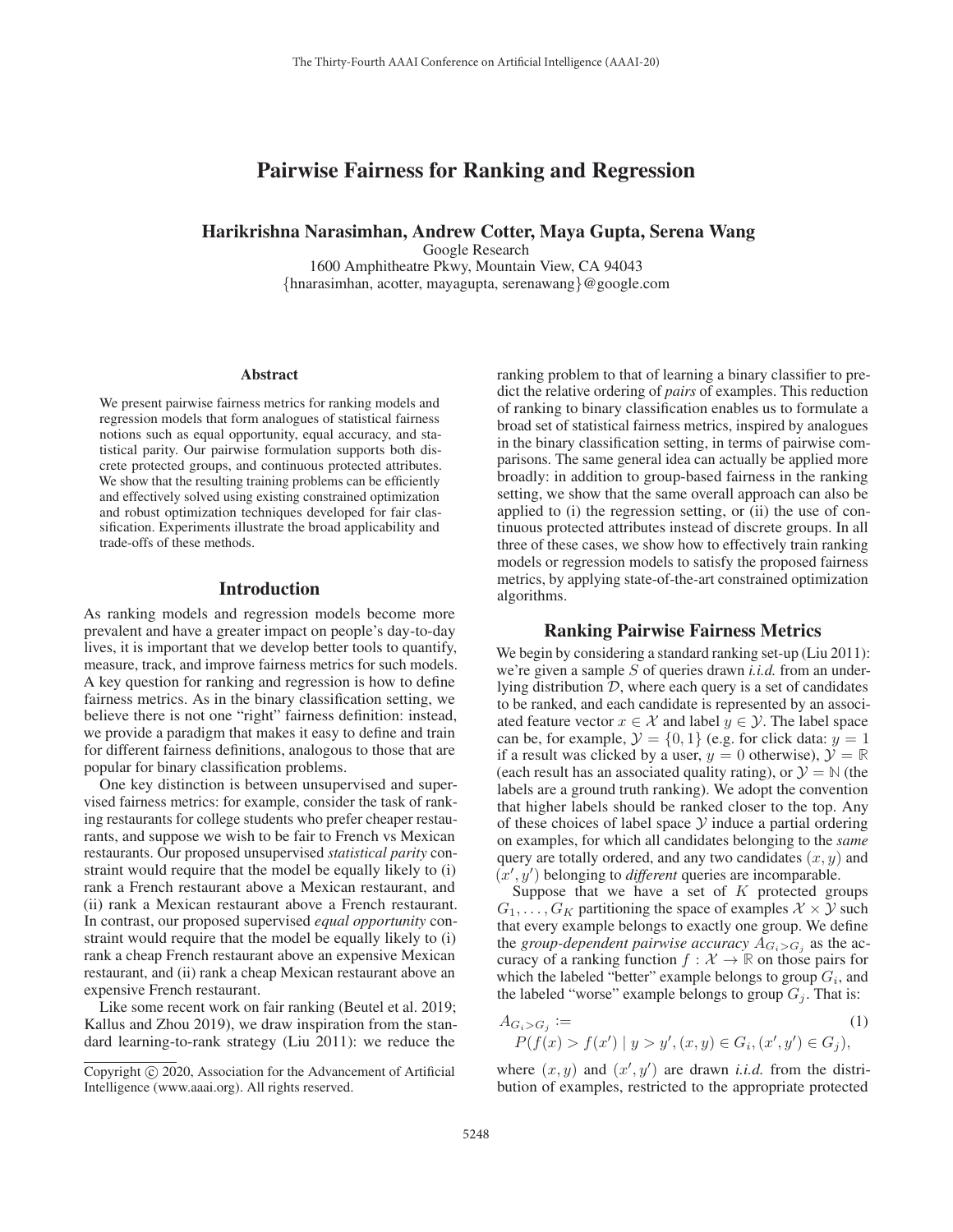groups. Notice that this definition implicitly forces us to construct pairs only from examples belonging to the same query, since  $y$  and  $y'$  are not comparable if they belong to different queries—however, the probability is taken over all such pairs, across *all* queries. Given K groups, one can compute the  $K \times K$  matrix of all possible  $K^2$  group-dependent pairwise accuracies. One can also measure how each group performs *on average*:

$$
A_{G_i>} := P(f(x) > f(x') | y > y', (x, y) \in G_i)
$$
 (2)

$$
A_{:>G_i} := P(f(x) > f(x') | y > y', (x', y') \in G_i). \tag{3}
$$

The accuracy in (2) is averaged over all pairs for which the  $G_i$ example was labeled as "better," and the "worse" example is from any group, including  $G_i$ . Similarly, (3) is the accuracy averaged over all pairs where the  $G_i$  example should not have been preferred. Lastly, the overall pairwise accuracy  $P(f(x) > f(x') | y > y')$  is simply the standard AUC. Next, we use the pairwise accuracies to define *supervised* pairwise fairness goals and *unsupervised* fairness notions.

#### Pairwise Equal Opportunity

We construct a *pairwise equal opportunity* analogue of the *equal opportunity* metric (Hardt, Price, and Srebro 2016):

$$
A_{G_i > G_j} = \kappa, \text{ for some } \kappa \in [0, 1], \text{ for all } i, j \qquad (4)
$$

*Equal opportunity* for binary classifiers (Hardt, Price, and Srebro 2016) requires positively-labeled examples to be equally likely to be predicted positively regardless of protected group membership. Similarly, this *pairwise equal opportunity* for ranking problems requires *pairs* to be equally-likely to be ranked correctly regardless of the protected group membership of both members of the pair. By symmetry, we could equally well consider  $A_{G_i > G_j}$  to be a true positive rate or a true negative rate, so there is no distinction between "equal opportunity" and "equal odds" in the ranking setting, when all of the pairwise accuracies are constrained equivalently.

*Pairwise equal opportunity* can be relaxed either by requiring all pairwise accuracies (i) to only be within some quantity of each other (e.g.  $\max_{i \neq j} A_{G_i > G_j}$  −  $\min_{i \neq j} A_{G_i > G_j} \leq 0.1$ , or (ii) only requiring the minimum pairwise accuracy  $A_{G_i > G_j}$  to be as big as possible (i.e. maximize  $\min_{i \neq j} A_{G_i > G_j}$ ), in the style of robust optimization [e.g. Chen et al. 2017]. We will later show how models can be efficiently trained subject to both these types of pairwise fairness constraints using existing algorithms.

#### Within-Group vs. Cross-Group Comparison

We have observed that labels for within-group comparisons  $(i = j)$  are sometimes more accurate and consistent across raters than labels for cross-group comparisons  $(i \neq j)$  can be noisier and less consistent. This especially arises when the labels are coming from experts that are more comfortable with rating candidates from certain groups. For example, consider a video ranking system where group  $i$  is sports videos and group  $j$  is cooking shows. If our experts can choose which videos they rate (as in most consumer recommendation systems with feedback), sports experts are likely to rate sports videos and do so accurately, cooking experts are likely to rate

cooking shows and do so accurately, but on average we may not get as accurate ratings on pairs with a sports and cooking video.

Thus one may wish to *separately* constrain *cross-group pairwise equal opportunity*:

$$
A_{G_i > G_j} = \kappa, \text{ for some } \kappa \in [0, 1] \text{ for all } i \neq j. \tag{5}
$$

and *within-group pairwise equal accuracy*:

$$
A_{G_i > G_i} = \kappa', \text{ for some } \kappa' \in [0, 1], \text{ for all } i. \tag{6}
$$

In certain applications, particularly those in which crossgroup comparisons are rare or do not occur, we might want to constrain *only* pairwise equal accuracy (6). For example, we might want a music ranking system to be equally accurate at ranking jazz as it is at ranking country music, but avoid trying to constrain cross-group ranking accuracy because we may not have confidence in cross-group ratings.

#### Marginal Equal Opportunity

The previous pairwise equal opportunity proposals are defined in terms of the  $K^2$  group-dependent pairwise accuracies. This may be too fine-grained, either for statistical significance reasons, or because the fine-grained constraints might be infeasible. To address this, we propose a looser *marginal pairwise equal opportunity* criterion that asks for parity for each group averaged over the other groups:

$$
A_{G_i>} = \kappa \text{ for some } \kappa \in [0,1], \text{ for } i = 1,\ldots,K. \tag{7}
$$

#### Statistical Parity

Our pairwise setup can also be used to define unsupervised fairness metrics. For any  $i \neq j$ , we define *pairwise statistical parity* as:

$$
P(f(x) > f(x') | (x, y) \in G_i, (x', y') \in G_j) = \kappa.
$$
 (8)

A pairwise statistical parity constraint requires that if two candidates are compared from different groups, then on average each group has an equal chance of being top-ranked. This constraint completely ignores the training labels, but that may be useful when groups are so different that any comparison is too *apples-to-oranges* to be legitimate, or if raters are not expert enough to make useful cross-group comparisons.

#### Regression Pairwise Fairness Metrics

Consider the standard regression setting in which  $f : \mathcal{X} \to \mathcal{Y}$ attempts to predict a regression label for each example. For most of the following proposed regression fairness metrics, we treat higher scores as more (or less) desirable, and we seek to control how often each group gets higher scores. This asymmetric perspective is applicable if the scores confer a benefit, such as regression models that estimate credit scores or admission to college, or if the model scores dictate a penalty to be avoided, such as getting stopped by police. This asymmetry assumption that getting higher scores is either preferred (or not-preferred) is analogous to the binary classification case where a positive label is assumed to confer some benefit.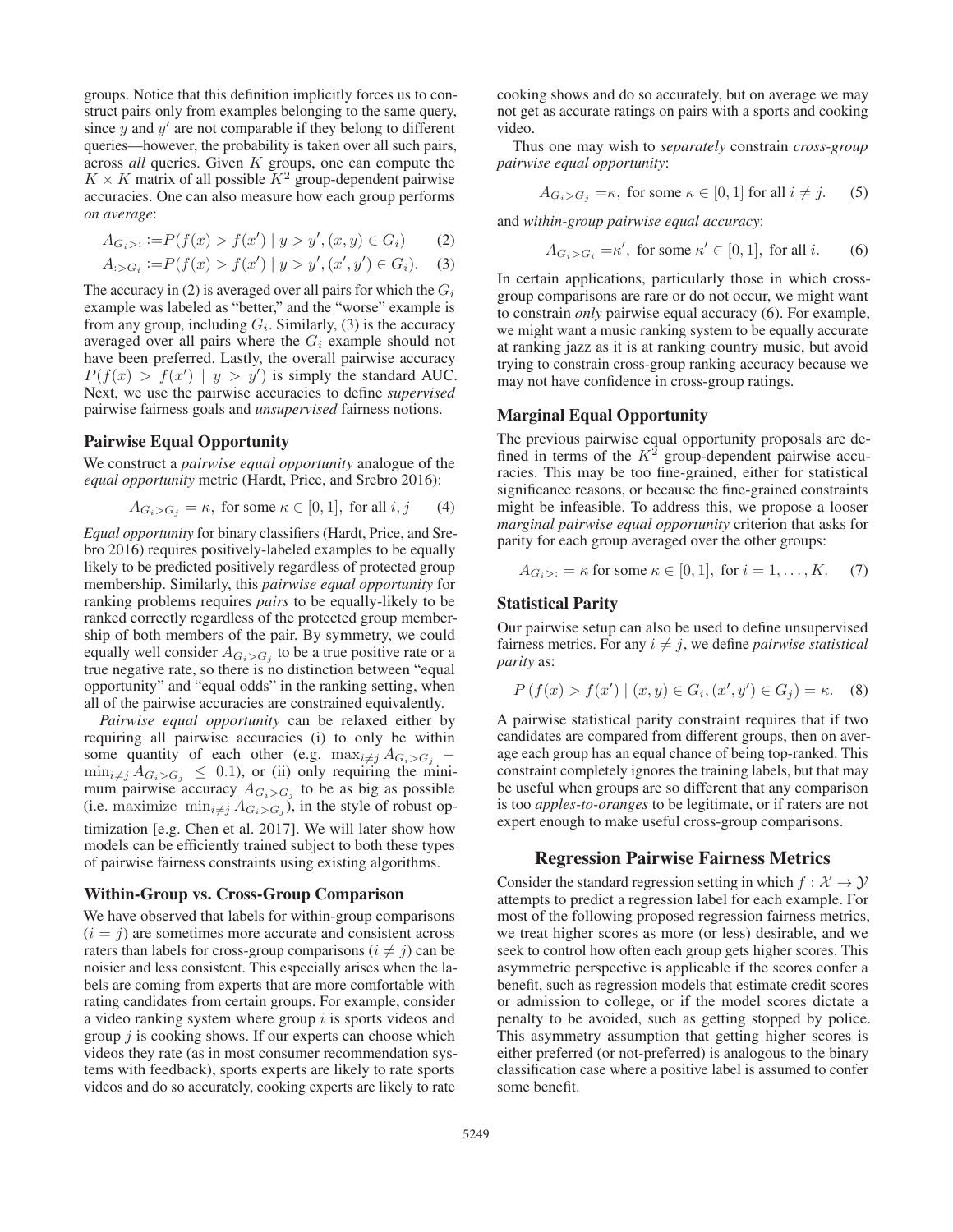We again propose defining metrics on pairs of examples. This is not a ranking problem, so there are no queries instead, given a training set of  $N$  examples, we compute pairwise metrics over all N<sup>2</sup> pairs. One can sample a *random subset* of pairs if  $N^2$  is too large.

# Regression Equal Opportunity

One can compute and constrain the pairwise equal opportunity metrics as in (4), (5), (6) and (7) for regression models. For example, restricting (5) constrains the model to be equally likely for all groups  $G_i$  and  $G_j$  to assign a higher score to group *i* examples over group *j* examples, if the group *i* example's label is higher.

#### Regression Equal Accuracy

Promoting *pairwise equal accuracy* as in (6) for regression requires that, for every group, the model should be equally faithful to the pairwise ranking of any two within-group examples. This is especially useful if the regression labels of different groups originate from different communities, and have different labeling distributions. For example, suppose that all jazz music examples are rated by jazz lovers who only give 4-5 star ratings, but all classical music examples are rated by critics who give a range of 1-5 star ratings, with 5 being rare. Simply minimizing MSE alone might cause the model training to over-focus on the classical music score examples, since the classical errors are likely to be larger and hence affect the MSE more.

#### Regression Statistical Parity

For regression, the pairwise statistical parity condition described in (8) requires, "Given two randomly drawn examples from two different groups, they are equally likely to have the higher score." One sufficient condition to guarantee pairwise statistical parity is to require the distribution of outputs  $f(X)$ for a random input  $X$  to be the same for each of the protected groups. This condition can be enforced approximately by histogram matching the output distributions for different protected groups [e.g. Agarwal, Dudik, and Wu 2019].

#### Regression Symmetric Equal Accuracy

For regression problems where each group's goal is to be accurate (rather than to score high or low), one can define symmetric pairwise fairness metrics as well, for example, the symmetric pair accuracy for group as  $G_i$  is  $A_{G_i>}$ : +  $A_{:>G_i}$ , and one might constrain these accuracies to be the same across groups.

# Continuous Protected Features

Suppose we have a continuous or ordered protected feature Z; e.g. we may wish to constrain for fairness with respect to age, income, seniority, etc. The proposed pairwise fairness notions extend nicely to this setting by constructing the pairs based on the ordering of the protected feature, rather on protected group membership. Specifically, we change (1) to the following *continuous attribute pairwise accuracies*:

$$
A_{>} := P(f(x) > f(x') | y > y', z > z'),
$$
 (9)

$$
A_{<} := P(f(x) > f(x') \mid y > y', z < z'), \tag{10}
$$

where z is the protected feature value for  $(x, y)$  and  $z'$  is the protected feature value for  $(x', y')$ . For example, if the protected feature  $Z$  measures *height*, then  $A$ <sub>></sub> measures the accuracy of the model when comparing pairs where the candidate who is taller should receive a higher score.

The previously proposed pairwise fairness constraints for discrete groups have analogous definitions in this setting by replacing (1) with (9). Pairwise equal opportunity becomes

$$
A_{>} = A_{<}. \tag{11}
$$

 $477 \times 6$ 

This requires, for example, that the model be equally accurate when the taller or shorter candidate should be higher ranked.<sup>1</sup>

# Training for Pairwise Fairness

We show how one can use the pairwise fairness definitions to specify a training objective, and how to optimize these objectives. We formulate the training problem for ranking and cross-group equal opportunity, but the formulation and algorithms can be applied to any of the pairwise metrics.

**Proposed Formulations** Let  $A_{G_i > G_j}(f)$  be defined by (1) for a ranking model  $f : \mathcal{X} \to \mathbb{R}$ . Let  $\mathcal{A}UC(f)$  be the overall pairwise accuracy. Let  $\mathcal F$  be the class of models we are interested in. We formulate training with fairness goals as a *constrained optimization* with an allowed slack  $\epsilon$ :

$$
\max_{f \in \mathcal{F}} AUC(f)
$$
s.t.  $A_{G_i > G_j}(f) - A_{G_k > G_l}(f) \le \epsilon \ \forall i \neq j, k \neq l.$  (12)

Or one can pose the *robust optimization* problem:

$$
\max_{f \in \mathcal{F}, \xi} \xi
$$
  
s.t.  $\xi \le AUC(f), \xi \le A_{G_i > G_j}(f) \ \forall i \neq j.$  (13)

For regression problems, we replace AUC with MSE.

Optimization Algorithms Both the constrained and robust optimization formulations can be written in terms of *rate constraints* (Goh et al. 2016) on score differences. For example, we can re-write each pairwise accuracy term as a positive prediction rate on a subset of pairs:

$$
A_{G_i > G_j}(f) = \mathbb{E} \left[ \mathbb{I}_{f(x) - f(x') > 0} \, \middle| \, ((x, y), (x', y')) \in \mathcal{S}_{ij} \right],
$$
  
where  $\mathbb{I}$  is the usual indicator function and  $\mathcal{S}_{ij} = \{ ((x, y), (x', y')) \mid y > y', (x, y) \in G_i, (x', y') \in G_i \}$ . This

 ${((x,y),(x'))}$  $, y'$ ))  $|y>y'$  $, (x, y) \in G_i, (x', y') \in G_j$ . This  $, y'$ enables us to adopt algorithms for binary fairness constraints to solve the optimization problems in (12) and (13).

In fact, *all* of the objective and constraint functions that we have considered can be handled out-of-the-box by the proxy-Lagrangian framework of Cotter, Jiang, and Sridharan; Cotter et al. (2019; 2019). Like other constrained optimization

$$
A_{<} = P(f(x) < f(x') \mid y < y', z > z')
$$
\n
$$
= P(f(x) > f(x') \mid y > y', z < z') = TPR_{z < z'}.
$$

Therefore, (11) equates both the TPR and the TNR for both sets of pairs, and specifies both equalized odds and equal opportunity.

<sup>&</sup>lt;sup>1</sup>Similar to the pairwise ranking metrics,  $A_{\leq}$  is the true negative rate for pairs  $(x, y), (x', y')$  where  $z > z'$ , and by symmetry,  $A_{\leq z}$ is also equal to the true positive rate for pairs where  $z < z'$ :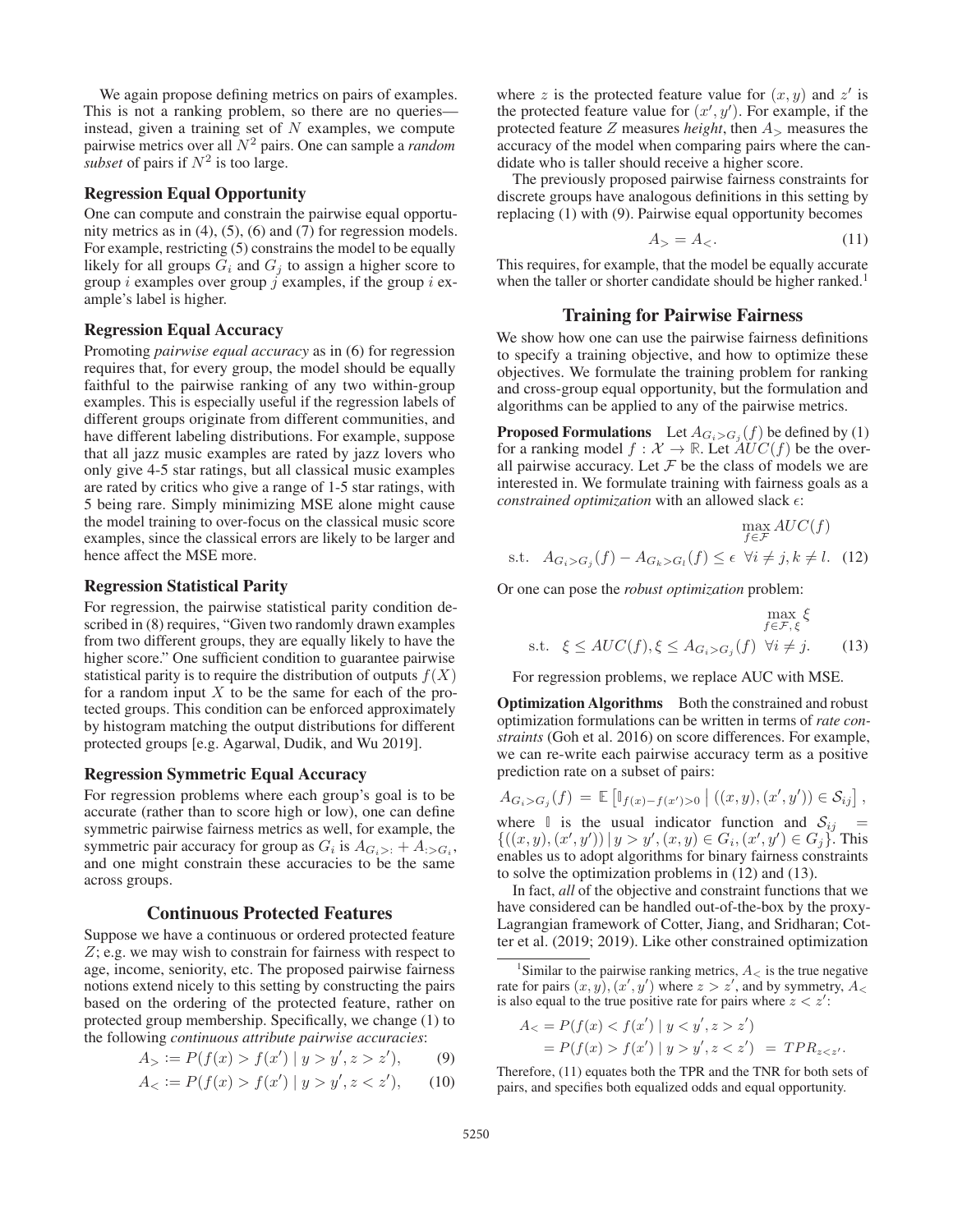approaches (Agarwal et al. 2018; Kearns et al. 2018), this framework learns a *stochastic model* that is supported on a finite set of functions in  $F$ . The high-level idea is to set up a min-max game, where one player minimizes over the model parameters, and the other player maximizes over a weighting  $\lambda$  on the constraint functions. Cotter, Jiang, and Sridharan (2019) use a no-regret optimization strategy for minimization over the model parameters, and a swap-regret optimization strategy for maximization over  $\lambda$ , with the indicators **I** replaced with hinge-based surrogates for the first player *only*. They prove that, under certain assumptions, their optimizers converge to a stochastic model that satisfies the specified constraints in expectation. In the Appendix, we present more details about the optimization approach and re-state their theoretical result for our setting.2

#### Related Work

We review related work that we build upon in fair classification, and then related work on the problems addressed here: fair ranking, fair regression, and handling continuous protected attributes.

Fair Classification Many statistical fairness metrics for binary classification can be written in terms of *rate constraints*, that is, constraints on the classifier's positive (or negative) prediction rate for different groups (Goh et al. 2016; Narasimhan 2018; Cotter, Jiang, and Sridharan 2019; Cotter et al. 2019). For example, the goal of *demographic parity* (Dwork et al. 2012) is to ensure that the classifier's positive prediction rate is the same across all protected groups. Similarly, the *equal opportunity* metric (Hardt, Price, and Srebro 2016) requires that true positive rates should be equal across all protected groups. Many other statistical fairness metrics can be expressed in terms of rates, e.g. *equal accuracy*, *no worse off* and *no lost benefits* (Cotter et al. 2019). Constraints on these fairness metrics can be added to the training objective for a binary classifier, then solved using constrained optimization algorithms or relaxations thereof (Zafar et al. 2015; Goh et al. 2016; Zafar et al. 2017; Donini et al. 2018; Agarwal et al. 2018; Cotter, Jiang, and Sridharan 2019; Cotter et al. 2019). Here, we extend this work to train ranking models and regression models with pairwise fairness constraints.

Fair Ranking A majority of the previous work on fair ranking has focused on list-wise definitions for fairness that depend on the entire list of results for a given query [e.g. Zehlike et al.; Celis, Straszak, and Vishnoi; Biega, Gummadi, and Weikum; Singh and Joachims; Zehlike and Castillo; Singh and Joachims 2017; 2018; 2018; 2018; 2018; 2019]. These include both *unsupervised* criteria that require the average exposure near the top of the ranked list to be equal for different groups [e.g. Singh and Joachims; Celis, Straszak, and Vishnoi; Zehlike and Castillo 2018; 2018; 2018], and *supervised* criteria that require the average exposure for a group to be proportional to the average relevance of that group's results to the query (Biega, Gummadi, and Weikum 2018;

Singh and Joachims 2018; 2019). Of these, some provide post-processing algorithms for re-ranking a given ranking (Biega, Gummadi, and Weikum 2018; Celis, Straszak, and Vishnoi 2018; Singh and Joachims 2018; 2019), while others, like us, learn a ranking model from scratch (Zehlike and Castillo 2018; Singh and Joachims 2019).

Pairwise Fairness Beutel et al. (2019) propose ranking pairwise fairness definitions equivalent to those we give in (1), (2) and (3). Their work focuses on ranking and on categorical protected groups, whereas we generalize these ideas to capture a wider variety of different statistical fairness notions, and generalize to regression and continuous protected features.

The training methodology is also very different. Beutel et al. (2019) propose adding a fixed regularization term to the training objective that measures the *correlation* between the residual between a clicked and unclicked item and the group memberships of the items. In contrast, we enable explicitly specifying any desired pairwise fairness constraints, and then directly enforce the desired pairwise fairness criterion using constrained optimization. Their approach is parameter-free, but only because it does not give the user any way to control the trade-off between fairness vs. accuracy.

Second, Beutel et al. consider only two protected groups, whereas we enable the user to constrain any number of groups, with the constrained optimization algorithm automatically determining how much each group must be penalized in order to satisfy the fairness constraints. A straightforward extension of the fixed regularization approach of Beutel et al. to multiple groups would have no hyperparameters to specify how much to weight each group. One could introduce separate weighting hyperparameters to weight each group's penalty, but then they would need to be tuned manually. The approach we propose does this tuning *automatically* to achieve the desired fairness constraints.

Finally, there are major experimental differences to Beutel et al.: they provide an in-depth case study of one real-world recommendation problem, whereas we provide a broad set of experiments on public and real-world data illustrating the effectiveness on both ranking and regression problems, for categorical or continuous protected attributes.

Another recent work by Kallus and Zhou (2019) also provide pairwise fairness metrics based on AUC for bipartite ranking problems. However, they only consider categorical groups, whereas we also handle regression problems and continuous protected attributes. Further, their methodology is a post-processing approach that fits a monotonic transformation to an existing ranking model to optimize the specified metrics. In contrast, we provide a more flexible approach that enables optimizing the entire model by including the desired metrics as constrains during training.

Pinned AUC Pinned AUC is a fairness metric introduced by Dixon et al. (2018). With two protected groups, pinned AUC works by resampling the data such that each of the two groups make up 50% of the data, and then calculating the ROC AUC on the resampled dataset. Based on the wellknown equivalence between ROC AUC and average pairwise accuracy, Borkan et al. (2019) demonstrate that pinned AUC,

 $2$ The appendix can be found in the full version of the paper: https://arxiv.org/pdf/1906.05330.pdf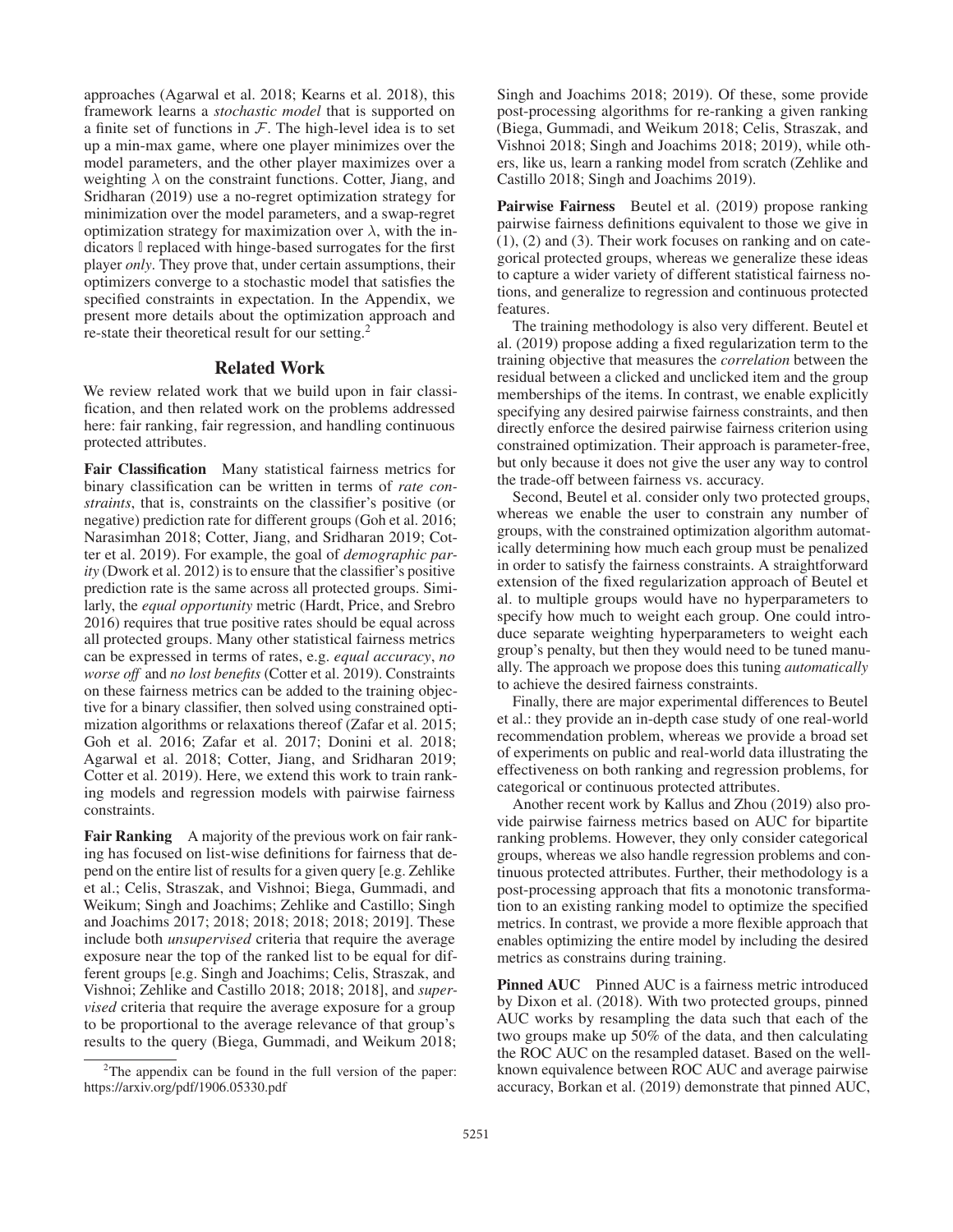as well as their proposed weighted pinned AUC metric, can be decomposed as a linear combination of within-group and cross-group pairwise accuracies. In other words, both pinned AUC and weighted pinned AUC can be written as linear combinations of different pairwise accuracies  $A_{G_i > G_j}$  in (1). In our experiments, we compare against (a version of) the sampling-based approach of Dixon et al. (2018).

Fair Regression Defining fairness metrics in a regression setting is a challenging task, and has been studied for many years in the context of standardized testing [e.g. Hunter and Schmidt 1976]. Komiyama et al. (2018) consider the unfairness of a regressor in terms of the correlation between the output and a protected attribute. Pérez-Suay et al. (2017) regularize to minimize the Hilbert-Schmidt independence between the protected features and model output. These definitions have the "flavor" of statistical parity, in that they attempt to remove information about the protected feature from the model's predictions. Here, we focus more on *supervised* fairness notions.

Berk et al. (2017) propose regularizing linear regression models for the notion of fairness corresponding to the principle that *similar individuals receive similar outcomes* (Dwork et al. 2012). Their definitions focus on enforcing similar squared error, which fundamentally differs from our definitions in that we assume each group would prefer higher scores, not necessarily more accurate scores.

Agarwal, Dudik, and Wu (2019) propose a *bounded group loss* definition which requires that the regression error be within an allowable limit for each group. In contrast, our pairwise equal opportunity definitions for regression do not rely on a specific regression loss, but instead are based on the ordering induced by the regression model within and across groups.

Continuous Protected Features Most prior work in machine learning fairness has assumed categorical protected groups, in some cases extending those tools to continuous features by bucketing (Kearns et al. 2018). Fine-grained buckets raise statistical significance challenges, and coarsegrained buckets may raise unfairness issues due to how the lines between bins are drawn, and the lack of distinctions made between element within each bin. Raff, Sylvester, and Mills (2018) considered continuous protected features in their tree-growing criterion that addresses fairness. Kearns et al. (2018) focused on statistical parity-type constraints for continuous protected features for classification. Komiyama et al. (2018) controlled the correlation of the model output with protected variables (which may be continuous). Mary, Calauzènes, and Karoui (2019) propose a fairness criterion for continuous attributes based on the Rényi maximum correlation coefficient. *Counterfactual fairness* (Kusner et al. 2017; Pearl, Glymour, and Jewell 2016) requires that changing a protected attribute, while holding causally unrelated attributes constant, should not change the model output distribution, but this does not directly address issues with ranking fairness.

#### Experiments

We illustrate our proposals on five ranking problems and two regression problems. We implement the constrained and ro-

bust optimization methods using the open-source Tensorflow constrained optimization toolbox of (Cotter, Jiang, and Sridharan 2019; Cotter et al. 2019). The datasets used are split randomly into training, validation and test sets in the ratio 1/2:1/4:1/4, with the validation set used to tune the relevant hyperparameters. For datasets with queries, we evaluate all metrics for individual queries and report the average across queries. For stochastic models, we report expectations over random draws of the scoring function  $f$  from the stochastic model.<sup>3</sup>

### Pairwise Fairness for Ranking

We detail the comparisons and ranking problems.

Comparisons We compare against: (1) an adaptation of the *debiasing* scheme of Dixon et al. (2018) that optimizes a weighted pairwise accuracy, with the weights chosen to balance the relative label proportions within each group; (2) the recent non-pairwise ranking fairness approach by Singh and Joachims (2018) that re-ranks the scores of an unconstrained ranking model to satisfy a disparate impact constraint; (3) the post-processing pairwise fairness method of Kallus and Zhou (2019) that fits a monotone transform to an unconstrained model; and (4) the fixed regularization pairwise approach of Beutel et al. (2019) that like us incorporates the fairness goal into the model training. See Appendix for more details.

Simulated Ranking Data For this toy ranking task with two features, there are 5,000 queries, and each query has 11 candidates. For each query, we uniformly randomly pick one of the 11 candidates to have a positive label  $y = +1$  and the other 10 candidates receive a negative label  $y = -1$ , and we randomly assign each candidate's protected attribute *z i.i.d.* from a  $Bernoulli(0.1)$  distribution. Then we generate two features simulated to score how well the candidate matches the query, from a Gaussian distribution  $\mathcal{N}(\mu_{y,z}, \Sigma_{y,z})$ , where  $\mu_{-1,0} = [-1,1], \mu_{-1,1} =$  $[-2, -1], \mu_{+1,0} = [1, 0], \mu_{+1,1} = [-1.5, 0.75], \Sigma_{-1,0} =$  $\Sigma_{-1,1} = \Sigma_{+1,0} = \mathbf{I}_2$  and  $\Sigma_{+1,1} = 0.5 \mathbf{I}_2$ .

We train linear ranking functions  $f : \mathbb{R}^2 \to \mathbb{R}$  and impose a *cross-group equal opportunity* with constrained optimization by constraining  $|A_{0>1} - A_{1>0}| \leq 0.01$ . For the robust optimization, we implement this goal by maximizing  $\min\{A_{0>1}, A_{1>0}, AUC\}$ . We also train an unconstrained model that optimizes AUC. Table 1 gives the test ranking accuracy, and the test pairwise fairness violations, measured as  $|A_{0>1} - A_{1>0}|$ . Only constrained optimization achieves the fairness goal, with robust optimization coming a close second. Figure 1(a)–(b) shows the  $2 \times 2$  pairwise accuracy matrices. Constrained optimization satisfies the fairness constraint by lowering  $A_{0>1}$  and improving  $A_{1>0}$ .

We also generate a second dataset with 3 groups, where the first two groups follow the same distribution as groups 0 and 1 above, and the third group examples are drawn from a Gaussian distribution  $\mathcal{N}(\mu_{y,2}, \Sigma_{y,2})$  where  $\mu_{-1,2} =$  $[-1, 1], \mu_{+1,2} = [1.5, 0.5],$  and  $\Sigma_{-1,2} = \Sigma_{+1,2} = I_2$ . We

<sup>&</sup>lt;sup>3</sup>Code available at: https://github.com/google-research/ google-research/tree/master/pairwise fairness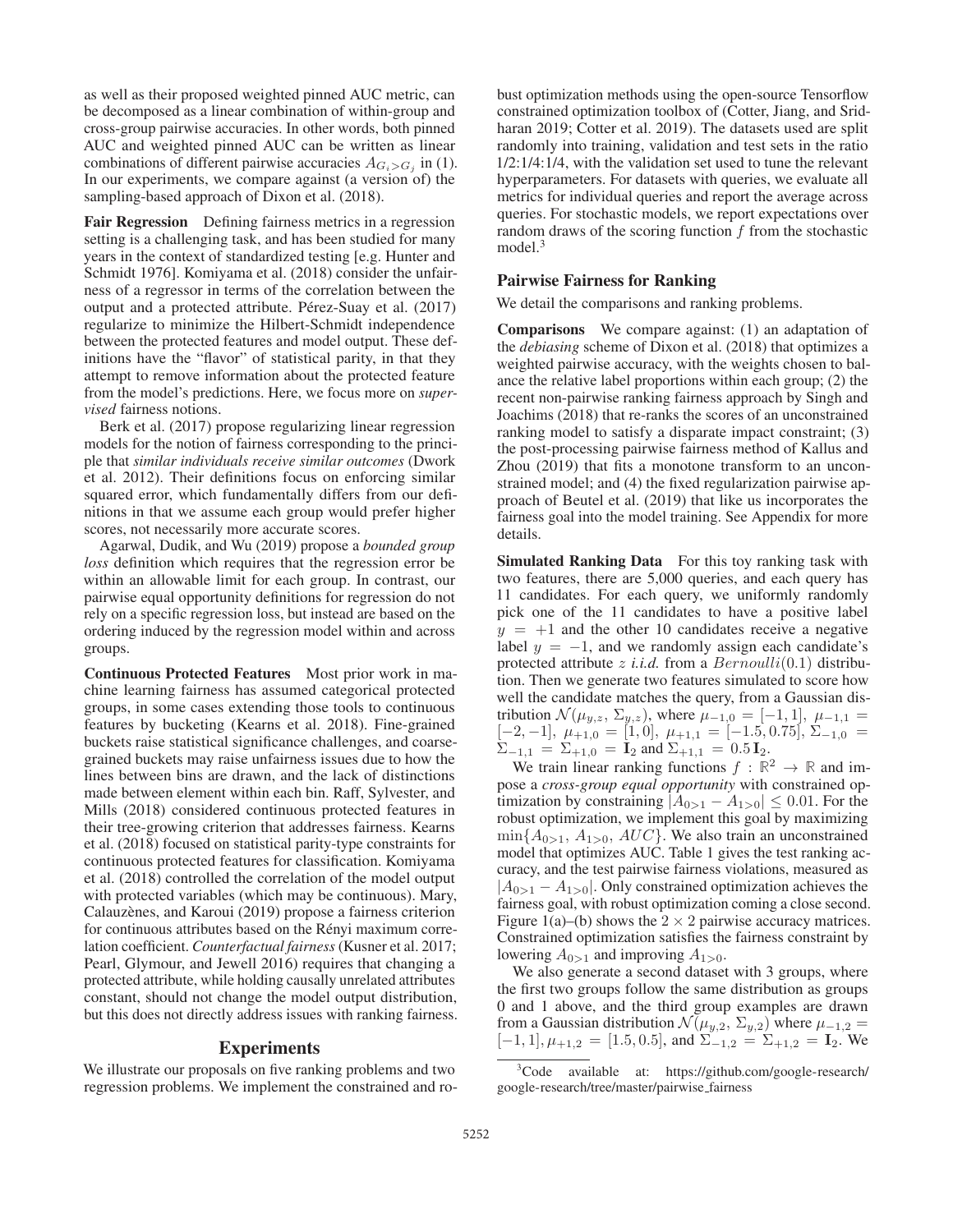

Figure 1: Test pairwise accuracy matrices for Simulated ranking with 2 groups (a)–(b), row-based matrix averages  $A_{0>}\,$ ;  $A_{1>}$ : and  $A_{2>}$ : for Simulated ranking with 3 groups (c)–(d), and pairwise accuracy matrices for Wiki Talk Pages ranking (e)–(g).

Table 1: Test AUC (higher is better) with test pairwise fairness violations (in parentheses). For fairness violations, we report  $|A_{G_0>G_1} - A_{G_1>G_0}|$  when imposing cross-group constraints,  $|A_{G_0>G} - A_{G_1G}|\$  for marginal constraints, and  $|A_2 - A_1|\$  for continuous protected attributes. Italicized text indicates strictly best between (Beutel et al. 2019) and constrained optimization.

| Data   | <b>Groups</b> | Uncons.    | <b>Debiased</b> | S & J                    | <b>K &amp; Z</b> | B et al.   | Constr.    | <b>Robust</b> |
|--------|---------------|------------|-----------------|--------------------------|------------------|------------|------------|---------------|
| Sim.   | 0/1           | 0.92(0.28) | 0.92(0.28)      | 0.88(0.14)               | 0.91(0.12)       | 0.84(0.04) | 0.86(0.01) | 0.86(0.02)    |
| Busns. | C/NC          | 0.70(0.06) | 0.70(0.06)      | $\qquad \qquad -$        | 0.66(0.00)       | 0.69(0.05) | 0.68(0.00) | 0.68(0.07)    |
| Wiki   | Term 'Gay'    | 0.97(0.10) | 0.97(0.01)      | $\overline{\phantom{a}}$ | 0.97(0.04)       | 0.95(0.01) | 0.96(0.01) | 0.94(0.02)    |
| W3C    | Gender        | 0.53(0.96) | 0.54(0.90)      | 0.37(0.85)               | 0.45(0.65)       | 0.55(0.09) | 0.54(0.10) | 0.54(0.14)    |
| Crime  | Race $%$      | 0.93(0.18) |                 |                          |                  | 0.91(0.10) | 0.81(0.04) | 0.86(0.04)    |

use the same number of queries and candidates as above, and assign the protected attribute  $z$  to  $0, 1$ , or  $2$  with probabilities 0.45, 0.1, and 0.45 respectively. We impose the *marginal equal opportunity* fairness goal on this dataset in two different ways: *(i)* constraining  $\max_{i \neq j} |A_{i>}|$ .  $A_{i>}$   $\leq$  0.01 with constrained optimization, and *(ii)* optimizing min $\{AUC, A_{0>}$ ;  $A_{1>}$ ;  $A_{2>}$ ; with robust optimization. We show each group's row-marginal test accuracies in Figure  $1(c)$ –(d). While robust optimization maximizes the minimum of the three marginals, constrained optimization yields a lower difference between the marginals (and does so at the cost of lower accuracies for the three groups). This is consistent with the two optimization problem set-ups: you get what you ask for.

We provide further results and an additional experiment with an *in-group* equal opportunity criterion in the appendix.

Business Matching This is a proprietary dataset from a large internet services company of ranked pairs of relevant and irrelevant businesses for different queries, for a total of 17,069 pairs. How well a query matches a candidate is represented by 41 features. We consider two protected groups, *chain* (C) businesses and *not chain* (NC) businesses. We define a candidate as a member of the *chain* group if its query is seeking a chain business and the candidate is a chain business. We define a candidate as a member of the *nonchain* group if its query is not seeking a chain business and the candidate is a non-chain business. A candidate does not belong to either group if it is chain and the query is nonchain-seeking, or vice-versa.

We experiment with imposing a marginal equal opportunity constraint:  $|A_{chain>} - A_{non-chain>}| \leq 0.01$ . This requires the model to be roughly as accurate at correctly matching chains as it at matching non-chains. With robust optimization, we maximize  $\min\{A_{chain}>, A_{non-chain}>, AUC\}.$ All methods trained a two-layer neural network model with 10 hidden nodes. As seen in Table 1, compared to the unconstrained approach, constrained optimization yields very low fairness violation, while only being marginally worse on the test AUC. The post-processing approach of (Kallus and Zhou 2019) also achieves a similar fairness metric, but with a lower AUC. (Singh and Joachims 2018) failed to produce feasible solutions for this dataset, we believe because there were very few pairs per query.

Wiki Talk Page Comments This public dataset contains 127,820 comments from Wikipedia Talk Pages labeled with whether or not they are toxic (i.e. contain "rude, disrespectful or unreasonable" content (Dixon et al. 2018)). This is a dataset where debiased weighting has been effective in learning fair, unbiased classification models (Dixon et al. 2018). We consider the task of learning a ranking function that ranks comments that are labeled toxic higher than the comments that are labeled non-toxic, in order to help the model's users identify toxic comments. We consider the protected attribute defined by whether the term 'gay' appears in the comment. This is one of the many identity terms that Dixon et al. (2018) consider in their work. Among comments that have the term 'gay', 55% are labeled toxic, whereas among comments that do not have the term 'gay', only 9% are labeled toxic. We learn a convolutional neural network model with the same architecture used in Dixon et al. (2018).

We consider a cross-group equal opportunity criterion. We impose  $|A_{Other>Gay} - A_{Gay>Other}| \leq 0.01$ <br>with constrained optimization and maximize with constrained optimization and maximize  $\min\{A_{Other> Gay}, A_{Gay>Other}, AUC\}$  with robust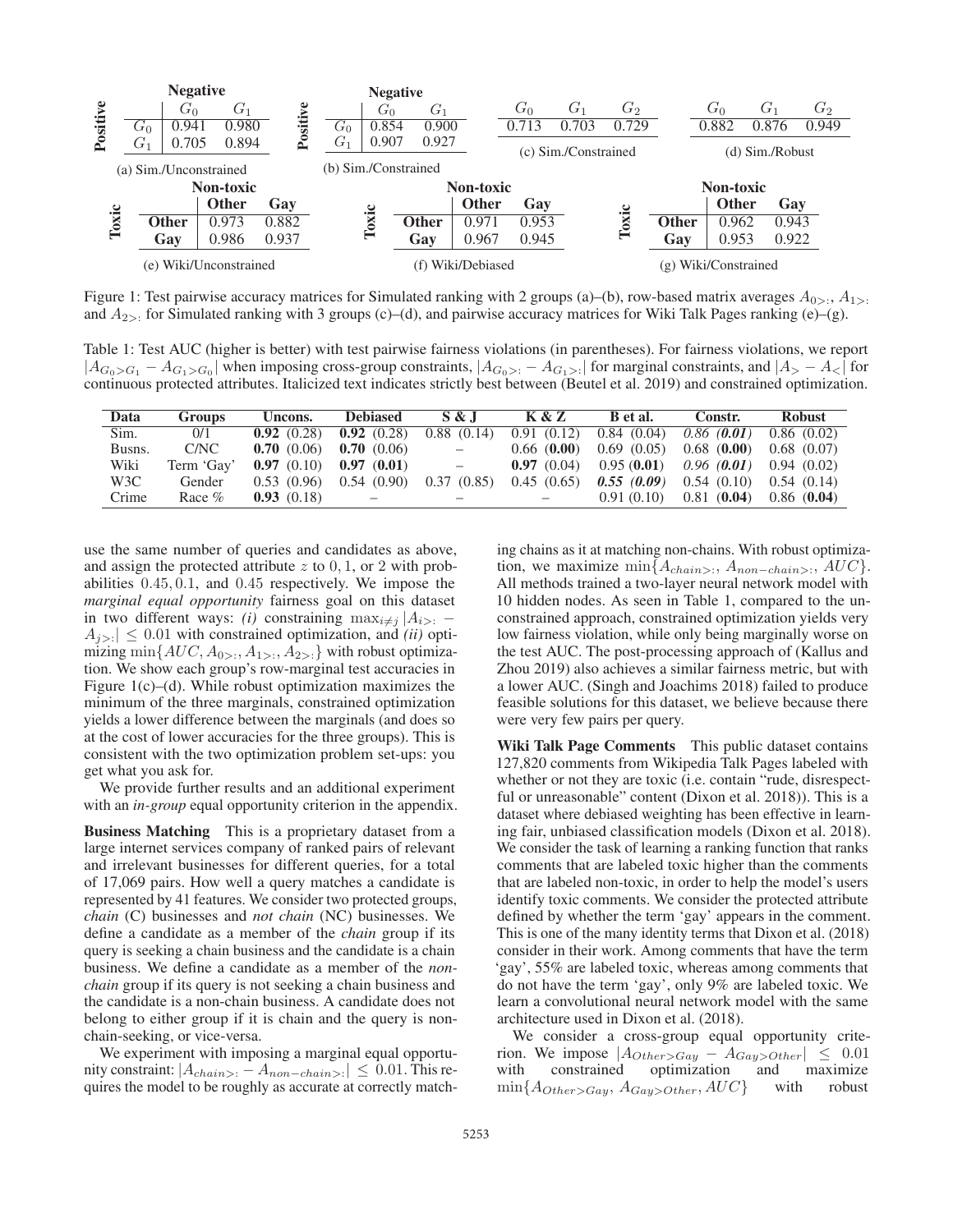|       |        | Dataset Prot. Group Unconstrained Beutel et al. Constrained |                                        |       |                          | Low<br>Male | Female |
|-------|--------|-------------------------------------------------------------|----------------------------------------|-------|--------------------------|-------------|--------|
| Law   | Gender | <b>0.142</b> (0.30) 0.167 (0.06) 0.143 (0.02)               |                                        | 은 은 문 | <b>Male</b> 0.652        |             | 0.647  |
| Crime | Race % | 0.021(0.33)                                                 | $0.033$ ( <b>0.02</b> ) $0.028$ (0.03) | 量     | <b>Female</b> $\,$ 0.666 |             | 0.655  |

Table 2: Left: Regression test MSE (lower is better) and pairwise fairness violation (in parenthesis), with italicized values indicating strictly best between last two columns. Right: Test pairwise accuracy matrix for *constrained* optimization on Law School dataset.

optimization. The results are shown in Table 1 and Figure  $1(e)$ -(g). Among the cross-group errors, the unconstrained model is more likely to incorrectly rank a non-toxic comment with the term 'gay' over a toxic comment without the term. By balancing the label proportions, debiased weighting reduces the fairness violation considerably. Constrained optimization yields even lower fairness violation (0.010 vs. 0.014), but at the cost of a slightly lower test AUC. (Singh and Joachims 2018) could not be applied to this dataset as it did not have the required query-candidate structure.

W3C Experts Search We also evaluate our methods on the W3C Experts dataset, previously used to study disparate exposure in ranking (Zehlike and Castillo 2018). This is a subset of the TREC 2005 enterprise track data, and consists of 48 topics and 200 candidates per topic, with each candidate labeled as an expert or non-expert for the topic. The task is to rank the candidates based on their expertise on a topic, using a corpus of mailing lists from the World Wide Web Consortium (W3C). This is an application where the unconstrained algorithm does better for the minority protected group. We use the same features as Zehlike and Castillo (2018) to represent how well each topic matches each candidate; this includes a set of five aggregate features derived from word counts and tf-idf scores, and the gender protected attribute.

For this task, we learn a linear model and impose a cross-group equal opportunity constraint:  $|A_{Female>Male} A_{Male > Female} \leq 0.01$ . For robust optimization, we maximize  $\min\{A_{Female>Male}, A_{Male>Female}, AUC\}$ . As seen in Table 1, the unconstrained ranking model incurs a huge fairness violation. This is because the unconstrained model treats gender as a strong signal of expertise, and often ranks female candidates over male candidates. Not only do the constrained and robust optimization methods achieve significantly lower fairness violations, they also happen to produce higher test metrics due to the constraints acting as regularizers and reducing overfitting. On this task, (Beutel et al. 2019) achieves the lowest fairness violation and the highest AUC.

The method of (Singh and Joachims 2018) performs poorly because the LP that it solves per query turns out to be infeasible for most queries in this dataset. Thus, to run this baseline, we extended their approach to have a per-query slack in their disparate impact constraints. This required a large slack for some queries, hurting the overall performance.

Communities and Crime (Continuous Groups) We next handle a *continuous protected attribute* in a ranking problem. We use the *Communities and Crime* dataset from UCI (Dua and Graff 2017) which contains 1,994 communities in the United States described by 140 features, and the per capita

crime rate for each community. As in prior work (Cotter, Jiang, and Sridharan 2019), we label the communities with a crime rate above the 70th percentile as 'high crime' and the others as 'low crime', and consider the task of learning a ranking function that ranks high crime communities above the low crime communities. We treat the percentage of black population in a community as a continuous protected attribute.

We learn a linear ranking function, with the protected attribute included as a feature. We do not compare to debiasing, and the methods of (Singh and Joachims 2018) and (Kallus and Zhou 2019), as they do not apply to continuous protected attributes. Adopting the continuous attribute equal opportunity criterion, we impose the constraint  $|A_{<} - A_{>}| \leq 0.01$ . We extend (Beutel et al. 2019) to optimize this pairwise metric. Table 1 shows the constrained and robust optimization methods reduce the fairness violation by more than half, at the cost of a lower test AUC.

#### Pairwise Fairness for Regression

We next present experiments on two regression problems.

We extend the set-up of Beutel et al. (2019) to also handle our proposed regression pairwise metrics, and compare to that. We do not use robust optimization as the squared error is not necessarily comparable with the regression pairwise metrics. The results are shown in Table 2.

*Law School:* This dataset (Wightman 1998) contains details of 27,234 law school students, and we predict the undergraduate GPA for a student from the student's LSAT score, family income, full-time status, race, gender and the law school cluster the student belongs to, with gender as the protected attribute. We impose a cross-group equal opportunity constraint:  $|A_{Female>Male} - A_{Male>Female}| \leq 0.01$ . The constrained optimization approach successfully massively reduces the fairness violation compared to the unconstrained MSE-optimizing model, at only a small increase in MSE. It also performs strictly better than Beutel et al. (2019).

*Communities and Crime:* This dataset has continuous labels for the per capita crime rate for a community. Once again, we treat the percentage of black population in a community as a *continuous protected attribute* and impose a continuous attribute equal opportunity constraint:  $|A_{>} - A_{<}| \leq 0.01$ . The constrained approach yields a huge reduction in fairness violation, though at the cost of an increase in MSE.

# **Conclusions**

We showed that pairwise fairness metrics can be intuitively defined to handle supervised and unsupervised notions of fairness, for ranking and regression, and for discrete and